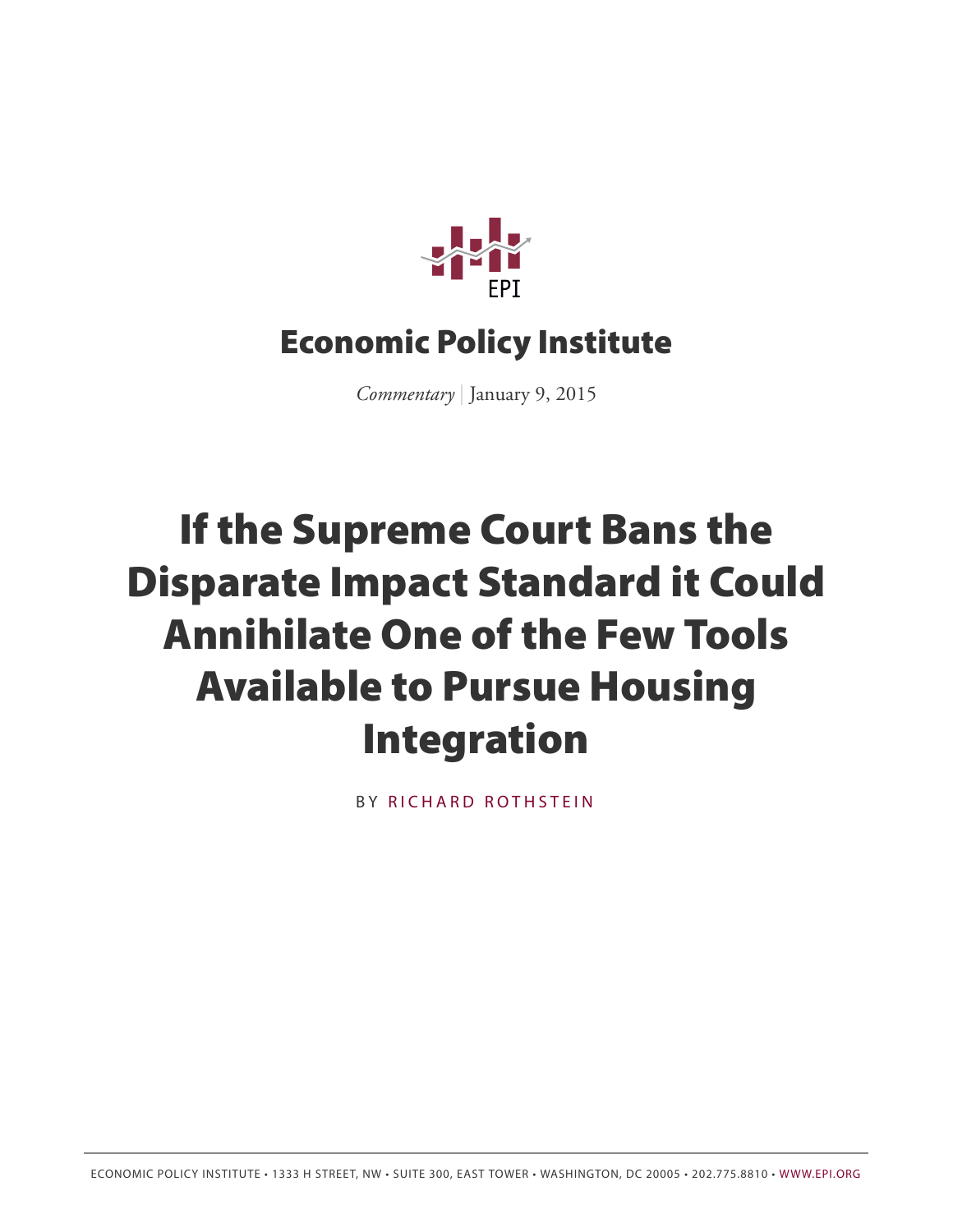The U.S. Supreme Court could be on the verge of issuing a major setback to racial integration efforts. It will<br>soon hear oral arguments regarding whether the federal government and states can pursue policies that perpet-<br>u he U.S. Supreme Court could be on the verge of issuing a major setback to racial integration efforts. It will soon hear oral arguments regarding whether the federal government and states can pursue policies that perpetuate or exacerbate racial segregation in housing but that cannot be proven to have been designed with a they have a "disparate impact" on minorities—if the consequence is segregation, even if no conscious intent to segregate can be proven. The Supreme Court may rule otherwise.

The segregation of low-income minority families into economic and racial ghettos is one cause of the ongoing achievement gap in American education. Students from low-income neighborhoods, where parents themselves typically have less education, are exposed to less literacy at home and so come to school less prepared to take advantage of good instruction. If they live in more distressed neighborhoods with more crime and violence, they come to school under stress that interferes with learning. When such students are concentrated in classrooms, even the best of teachers must spend more time on remediation and less on grade-level instruction.**[1](#page-5-0)**

<span id="page-1-0"></span>The case before the court, *Inclusive Communities Project v. Texas Department of Housing and Community Affairs***,** is important because the U.S. Supreme Court has increasingly made it more difficult to fight segregation in many areas of American life, requiring civil rights plaintiffs in most instances to prove that defendants consciously intended to discriminate. For example, the court has effectively ended its enforcement of elementary and secondary school desegregation by ruling that racially homogenous and isolated schools don't violate the constitutional principles of *Brown v. Board of Education,* unless school districts purposely assign African American students to separate and inferior schools — if not by explicit ordinance, then by provable intent. When it comes to the Fair Housing Act, however, civil rights groups and the Department of Housing and Urban Development (HUD) have continued to insist that even when the intent to discriminate is not present or provable, housing policies are prohibited by law if they have a disparate impact on minorities by perpetuating minorities' isolation. Whether a conservative majority of the Supreme Court prevents such enforcement of housing legislation by applying the narrow "intent" requirement of its radical constitutional theory will be decided in this case.

The lawsuit concerns the Low-Income Housing Tax Credit program (LIHTC) with which the federal government subsidizes construction of low-income housing nationwide by issuing tax credits to developers who build affordable rental apartments. The LIHTC has become the most important federal program to develop housing for lower-income families. But it has reinforced racial segregation in many metropolitan areas as developers propose, and state governments then approve, placement of a disproportionate share of LIHTC-financed family housing in low-income and minority neighborhoods.**[2](#page-5-1)**

<span id="page-1-1"></span>Defenders of the practice of placing LIHTC projects in disadvantaged neighborhoods contend (with some support in the LIHTC legislation itself) that it is easier to attract tenants by placing new units close to where they already live, and that such projects help revitalize slum neighborhoods.

<span id="page-1-2"></span>But there is no evidence that placing more low-income housing in low-income minority neighborhoods has contributed to revitalization.**[3](#page-5-2)** Revitalizing low-income neighborhoods requires, at the least, bringing in mixed-income housing so that the resulting neighborhood is truly integrated and minority children can then go to integrated schools where their achievement can rise. But when developers have claimed to use LIHTC subsidies to "revitalize" neighborhoods,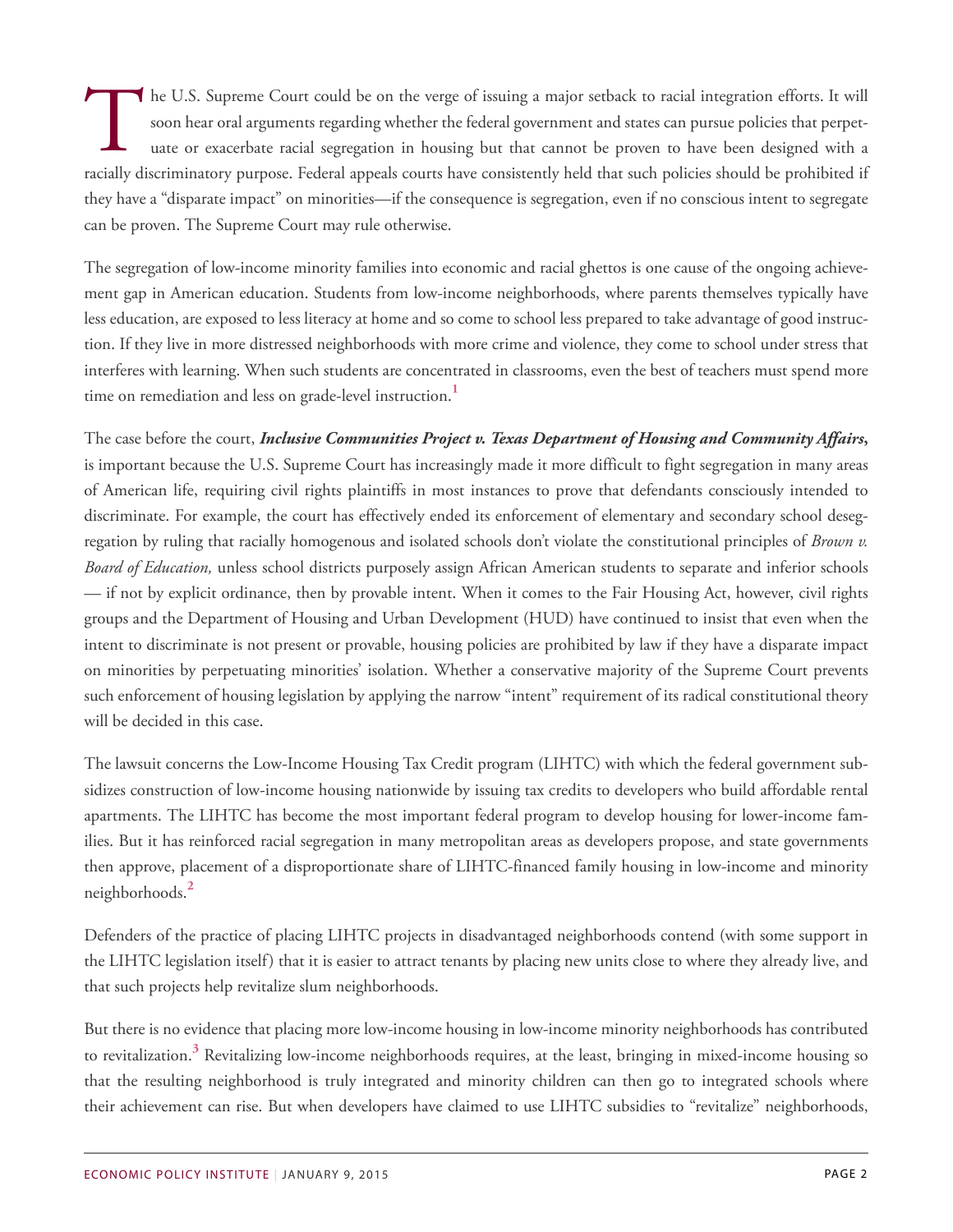what they have most frequently meant is bringing more low-income (though newly constructed) housing to an already impoverished community, reinforcing its segregation.

The convenience of locating LIHTC projects in segregated neighborhoods is no reason to ignore the provisions of the Fair Housing Act of 1968. The act not only prohibits racial discrimination in housing but also requires recipients of federal funds to "affirmatively further" fair (i.e., integrated) housing in their communities. The Fair Housing Act does not permit neighborhood revitalization strategies that encourage more low-income and minority families to live in lowincome and minority neighborhoods.

In 2008, the Inclusive Communities Project (ICP), a Dallas civil rights group, sued the state of Texas, claiming that the operation of the LIHTC program in Dallas violated the Fair Housing Act. ICP had been attempting to promote racial integration in the Dallas area by helping African American families who were eligible for rent subsidies (commonly known as "Section 8" vouchers) find affordable apartments in predominantly white neighborhoods. This was difficult because so many of the tax-subsidized family housing developments approved by the Texas Department of Housing were located in heavily minority and low-income communities.

The ICP complaint showed that in the city of Dallas, 92 percent of all LIHTC units for families are in census tracts where more than half of the residents are minority and 85 percent are in neighborhoods where at least 70 percent of residents are minority. Predominantly white neighborhoods contain 19 percent of all rental units in the city of Dallas, but only 3 percent of LIHTC units.**[4](#page-5-3)**

<span id="page-2-0"></span>Dallas is an extreme example of a nationwide pattern whereby the LIHTC apparently operates to perpetuate and sometimes to exacerbate segregation. A survey in the mid-1990s found that over half of LIHTC units were placed in innercity neighborhoods, with only one-quarter placed in suburbs. Of the inner-city units, three-fourths were in census tracts where half of the households were low-income (i.e., below 80 percent of the area's median income); half were placed in tracts where more than half of the residents were minority. Even when LIHTC projects were placed in suburbs, half were placed in low-income neighborhoods and 20 percent were in neighborhoods where more than half of the residents were minority. **[5](#page-5-4)**

<span id="page-2-1"></span>More recent analyses conclude that things have not improved much, if at all, since the earlier survey. A review of the program's metropolitan area placements through 1999 found that 43 percent of LIHTC family housing units were located in high-minority neighborhoods (compared with 22 percent of all housing units that were located in such neighborhoods). This pattern didn't increase segregation—it might even have diminished it a bit—because tenants in these projects would have been even more likely to live in high-minority neighborhoods were it not for the LIHTC program. But not increasing segregation is a low standard by which to judge the LIHTC program. It should affirmatively further integration, not leave segregation in place.**[6](#page-5-5)**

<span id="page-2-2"></span>Another analysis, covering LIHTC units completed through 2005, found that about three-fourths were placed in neighborhoods where poverty rates were at least 20 percent. These are very disadvantaged neighborhoods. Census tracts with poverty rates of 20 percent or more are likely also to have large numbers of households with very low incomes, even if not below the official poverty line. The study looked at the 46 states that have large metropolitan areas, and where in those metro areas the states placed their LIHTC units. Thirty-one of the 46 states placed a higher proportion of their LIHTC family units in relatively poor neighborhoods (where the poverty rate was at least 10 percent) than the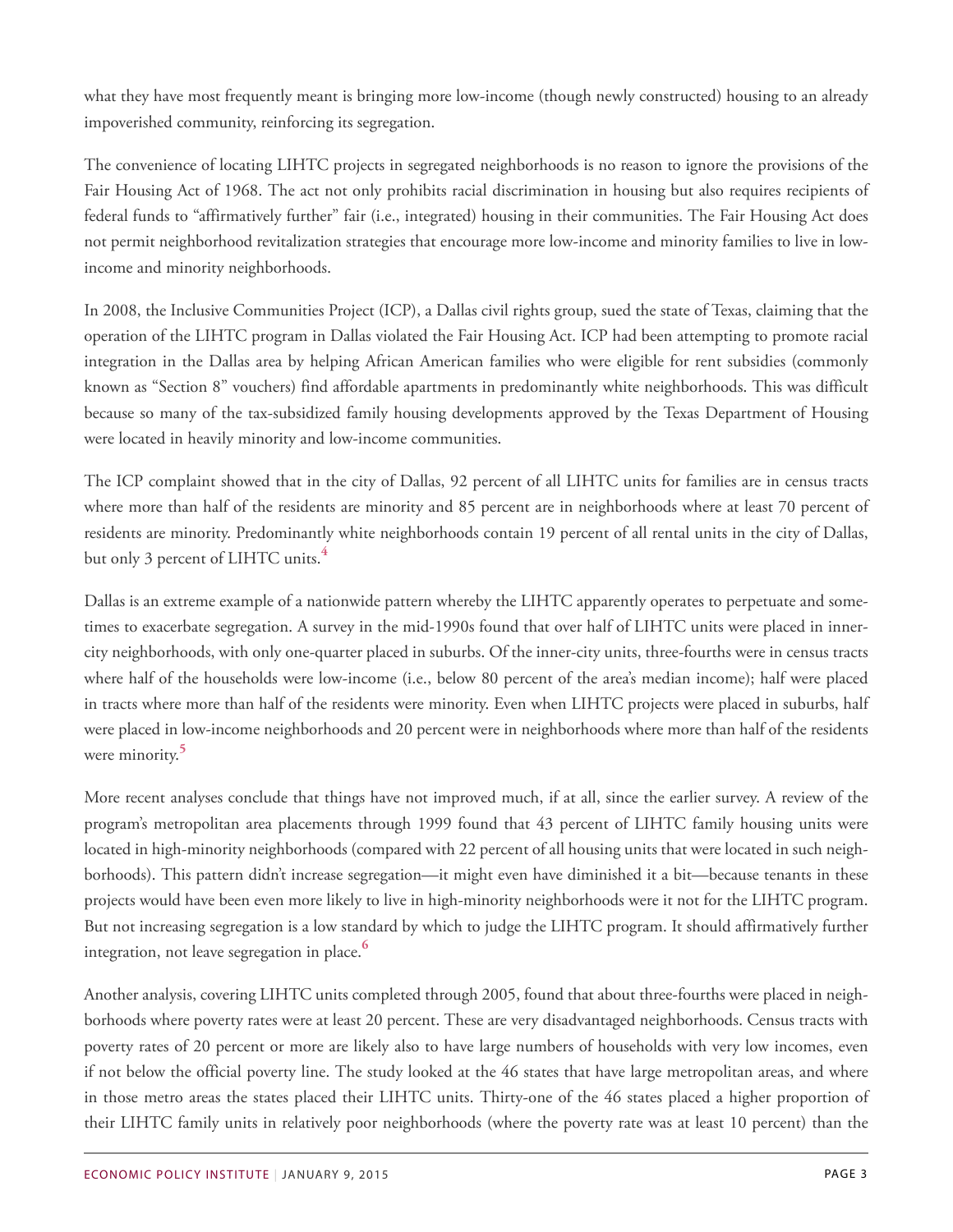<span id="page-3-0"></span>proportion of all family rental units in such poor neighborhoods. Thirty-nine of the 46 states placed a majority of their LIHTC family units in census tracts where the minority population was greater than that of the metropolitan area as a whole.**[7](#page-5-6)**

It is possible that these analyses understate the extent to which the LIHTC program perpetuates segregation. Many inner-ring suburbs today are in transition from predominantly white and middle class to predominantly minority and low income, as urban redevelopment projects and the demolition of public housing have forced low-income and minority families to search for new accommodations in the suburbs. If LIHTC units are being placed in such temporarily integrated communities, point-in-time analyses will not capture whether, over time, they are contributing to segregation. Recent events in Ferguson, Missouri, have called attention to this demographic shift.**[8](#page-5-7)**

<span id="page-3-1"></span>If families eligible for LIHTC housing were allowed to be more widely dispersed throughout metropolitan areas, including in predominantly white and middle-class neighborhoods, their children could more frequently attend integrated schools where resources (such as teacher time) exist to compensate for the disadvantages these children face and make their ultimate success more likely. When disadvantaged children live in neighborhoods where they can attend integrated schools, their achievement rises,**[9](#page-6-0)** without any harmful effects for middle-class children in those schools.

<span id="page-3-2"></span>In response to the ICP complaint that Texas perpetuates segregation in its LIHTC program, a federal district court in Dallas found that the Texas Department of Housing had not intentionally discriminated; it was simply the case that the eligible projects that developers proposed were in minority communities and the Texas Department approved the projects as presented if they met financial and design guidelines. But the lower court also found that the Fair Housing Act had been violated because the placement of LIHTC units had a disparate impact on minorities, i.e., it perpetuated racial segregation, even if there was no proof that segregation was the explicit intent of developers and government officials. The federal appeals court upheld these conclusions.

Housing developers and other supporters of the racial status quo in metropolitan housing patterns have long sought a case like this that might give the Supreme Court a chance to end the use of disparate impact as a standard. Continued (or greater) enforcement of a disparate impact standard could prevent developers from building subsidized apartments where they choose—because land might be cheaper or community opposition might be less in ghetto neighborhoods, for example.

The procedures of the Texas Department of Housing illustrate why the disparate impact standard is necessary to prevent seemingly nonracial policies from perpetuating segregation. The department can consider various factors in awarding its annual allotment of federal tax credits. Although it can give favorable consideration to proposals to build in "high opportunity" (e.g., low-poverty) neighborhoods, it can also give favorable consideration to proposals in low-income census tracts where many potential tenants already live. This factor is permitted by a provision in the federal LIHTC legislation, undermining the Fair Housing Act's requirement that such programs affirmatively further integration. The Texas Department of Housing also gives extra consideration to proposals for housing in tracts where there is community support for low-income housing, illustrated by advocacy of neighborhood organizations and of the local state senator or representative. Permitting these considerations virtually invites middle-class opponents of integration to scuttle possible location of low- or moderate-income housing in their neighborhoods.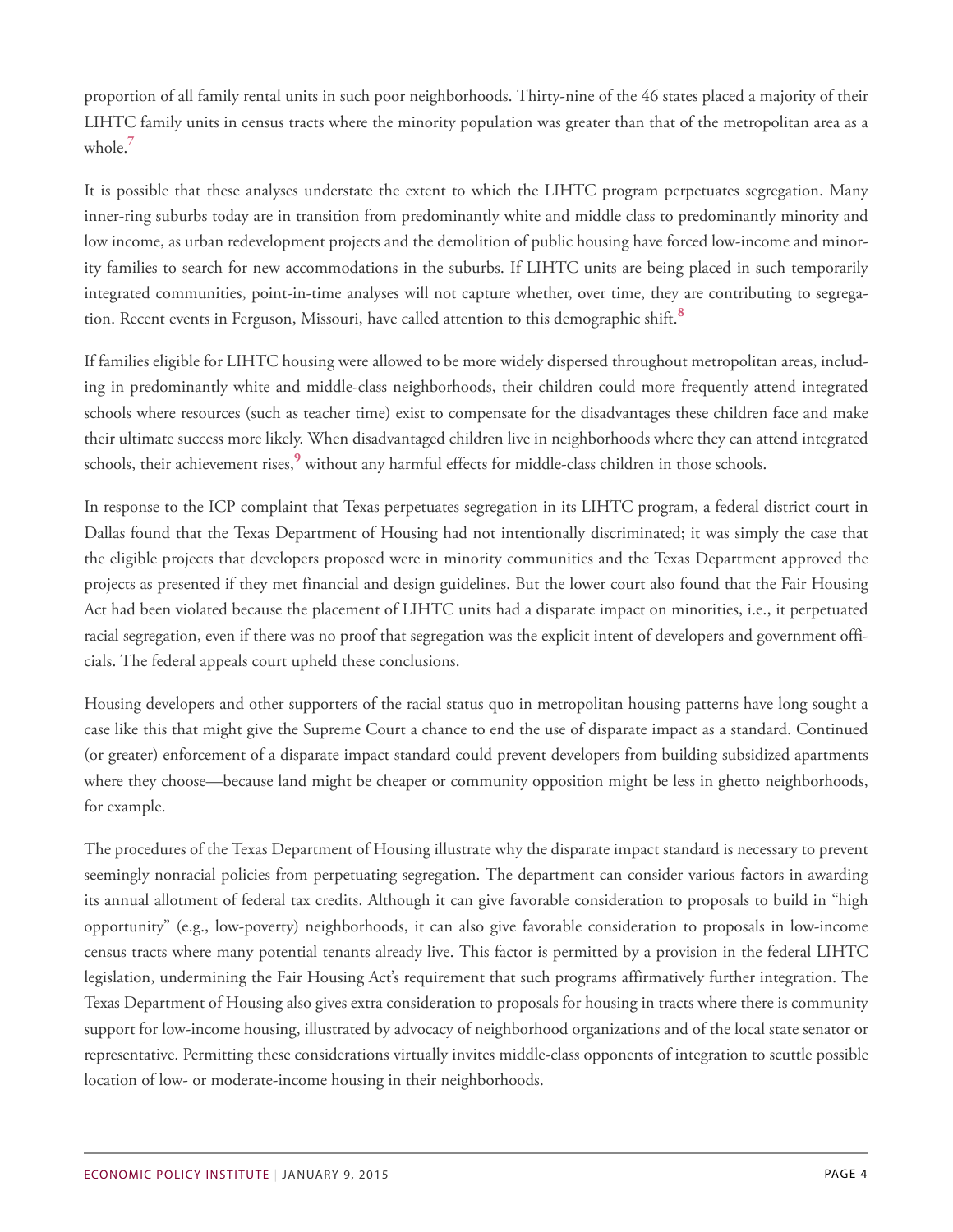Opponents of the disparate impact standard have brought two previous cases to the Supreme Court, but they were withdrawn or settled by the parties before the Supreme Court had a chance to rule. Civil rights advocates fear that with the court now having another chance to decide such a case, it will use the opportunity to ban the disparate impact standard and annihilate one of the few tools available to pursue housing integration.

A case that went to the Supreme Court in 2013, but was settled before a ruling, originated in New Jersey and involved an urban renewal project that razed a low-income mostly black neighborhood. The project had the effect of forcing displaced residents to relocate to other segregated neighborhoods because it provided inadequate assistance for those families to find new housing in integrated communities. In that case, *Township of Mount Holly, et al. v. Mt. Holly Gardens Citizens in Action*, *Inc., et al.,* the Economic Policy Institute, in collaboration with the Haas Institute for a Fair and Inclusive Society, and the Chief Justice Earl Warren Institute on Law and Social Policy, both at the University of California, Berkeley, organized a group of historians and other social scientists to file a supporting brief to the Supreme Court.**[10](#page-6-1)**

<span id="page-4-1"></span><span id="page-4-0"></span>With the Dallas ICP lawsuit now also going to the Supreme Court, EPI and the Haas Institute have prepared another amicus brief of historians and other social scientists in support of the ICP claim.**[11](#page-6-2)**

Oral argument in the case is scheduled at the Supreme Court for January 21.

Our brief makes the following argument: Historically, the federal, state, and local governments have, in concert with one another and with private interests, acted to purposely segregate metropolitan areas by race. Once these patterns of segregation were established by deliberate racial policy, placement of federally subsidized housing (to be occupied predominantly by minority tenants) in already segregated neighborhoods unlawfully reinforces this segregation, even if Jim Crow policies are no longer in effect and no purposeful intent to segregate can be proven to motivate contemporary federally subsidized housing placement decisions. In other words, placement of LIHTC housing in racially isolated neighborhoods has a disparate impact on minority tenants' right to desegregation, in violation of the Fair Housing Act. We also argue that it is unlawful for government agencies simply to respond to developer proposals without considering their racial impact, because the Fair Housing Act requires these agencies to affirmatively pursue integrated housing. As our brief recounts, a much earlier (1972) Supreme Court decision stated that the FHA's main purpose is to "replace ghettos 'by truly integrated and balanced living patterns.'" This purpose would be improperly repudiated if the Supreme Court were now to prohibit the disparate impact standard.

Our brief includes unique time-series maps, prepared by the Haas Institute, showing how the segregation of the Dallas metropolitan area persists into the present.

In addition to Lawrence Mishel, president of EPI; Christopher Edley, faculty director of the Warren Institute; and Stephen Menendian, assistant director of the Haas Institute; signatories to our amicus brief in the ICP case include notable historians and social scientists such as Elizabeth Anderson, Kendra Bischoff, John Brittain, Nancy Denton, Erica Frankenberg, Colin Gordon, Ian Haney-Lopez, Ira Katznelson, James Loewen, Myron Orfield, Beryl Satter, Patrick Sharkey, Gregory Squires, and others.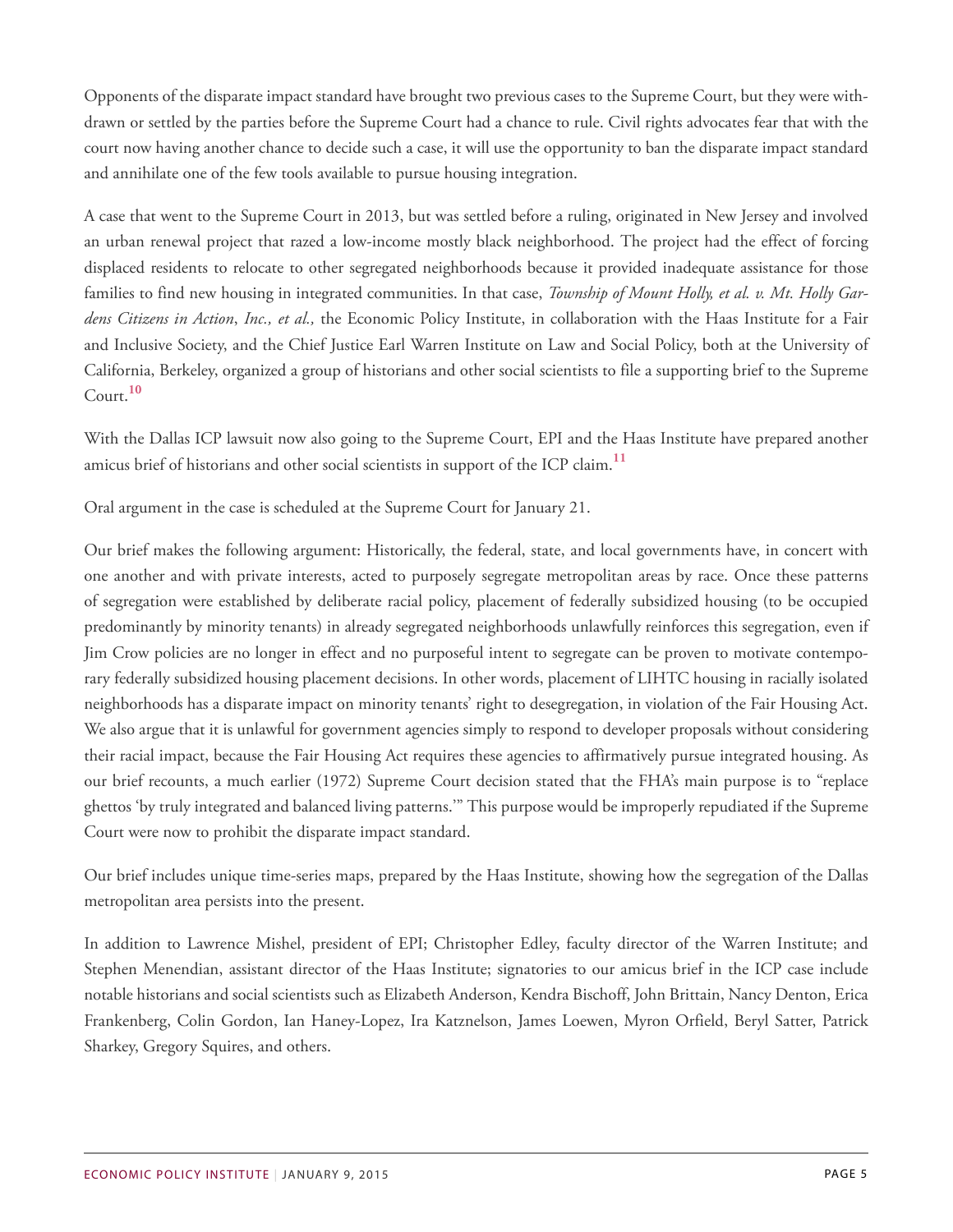<span id="page-5-9"></span><span id="page-5-8"></span>A history of the ICP case, including the initial ICP complaint and the lower-court decisions, are available at the website of the Poverty and Race Research Action Council.**[12](#page-6-3)** Our amicus brief of historians and social scientists is posted on the EPI website.**[13](#page-6-4)**

That the Supreme Court agreed to hear this case is an ominous development. The court's role is usually, and properly, to resolve disputes between federal appeals courts. In this case all 11 of the federal appeals courts that have heard cases like this have upheld the disparate impact standard. Thus, there is no benign explanation for the Supreme Court's agreement to decide the ICP case.**[14](#page-6-5)**

#### <span id="page-5-10"></span>**Acknowledgments**

I am grateful to Stefanie DeLuca, Stephen Menendian, Florence Roisman, and Gregory Squires for advice and assistance in the preparation of this commentary. Remaining errors are mine alone.

## **About the author**

Richard Rothstein [\(rrothstein@epi.org](mailto:rrothstein@epi.org)) is a research associate of the Economic Policy Institute and senior fellow of the Chief Justice Earl Warren Institute on Law and Social Policy, University of California, Berkeley, School of Law.

## **Endnotes**

- <span id="page-5-0"></span>**[1.](#page-1-0)** Richard Rothstein. 2014. *Brown v. Board at 60: Why Have We Been So Disappointed? What Have We Learned?* The Economic Policy Institute, April 17. [http://www.epi.org/publication/brown-at-60-why-have-we-been-so-disappointed-what-have-we](http://www.epi.org/publication/brown-at-60-why-have-we-been-so-disappointed-what-have-we-learned/)[learned/](http://www.epi.org/publication/brown-at-60-why-have-we-been-so-disappointed-what-have-we-learned/)
- <span id="page-5-1"></span>**[2.](#page-1-1)** Philip Tegeler, Henry Korman, Jason Reece, and Megan Haberle. 2011. *Opportunity and Location in Federally Subsidized Housing Programs.* Poverty & Race Research Action Council, October. [http://www.prrac.org/pdf/](http://www.prrac.org/pdf/OpportunityandLocationOctober2011.pdf) [OpportunityandLocationOctober2011.pdf](http://www.prrac.org/pdf/OpportunityandLocationOctober2011.pdf)
- <span id="page-5-2"></span>**[3.](#page-1-2)** Jill Khadduri. 2013. *[Creating Balance in the Locations of LIHTC Developments: The Role of Qualified Allocation Plans](http://www.prrac.org/pdf/Balance_in_the_Locations_of_LIHTC_Developments.pdf).* Poverty & Race Research Action Council, February. [http://www.prrac.org/pdf/Balance\\_in\\_the\\_Locations\\_of\\_LIHTC\\_Developments.pdf](http://www.prrac.org/pdf/Balance_in_the_Locations_of_LIHTC_Developments.pdf)
- <span id="page-5-3"></span>**[4.](#page-2-0)** *Inclusive Communities Project, Inc. v. Texas Department of Housing and Community Affairs and Michael Gerber, et al.* (N.D. Tex. 2008) (Civil Action No. 308 CV-546-D), *available at* [http://www.prrac.org/pdf/Texas\\_Filed\\_Marked\\_Complaint\\_3-28-08.pdf](http://www.prrac.org/pdf/Texas_Filed_Marked_Complaint_3-28-08.pdf)
- <span id="page-5-4"></span>**[5.](#page-2-1)** Sagit Leviner. 2004. "Affordable Housing and the Role of the Low Income Housing Tax Credit Program: A Contemporary Assessment." *Tax Lawyer* 57, Summer: 869–904, at 884–885.
- <span id="page-5-5"></span>**[6.](#page-2-2)** Keren M. Horn and Katherine M. O'Regan. 2011. "The Low Income Housing Tax Credit and Racial Segregation." *Housing Policy Debate* 21 (3): 443–473, at 451, 467.
- <span id="page-5-6"></span>**[7.](#page-3-0)** Jill Khadduri, Larry Buron, and Carissa Climaco. 2006. "Are States Using the Low Income Housing Tax Credit to Enable Families with Children to Live in Low Poverty and Racially Integrated Neighborhoods?" Poverty & Race Research Action Council, July 26. [http://www.prrac.org/pdf/LIHTC\\_report\\_2006.pdf](http://www.prrac.org/pdf/LIHTC_report_2006.pdf)
- <span id="page-5-7"></span>**[8.](#page-3-1)** Richard Rothstein. 2014. *The Making of Ferguson: Public Policies at the Root of Its Troubles*. The Economic Policy Institute, October 15. <http://s3.epi.org/files/2014/making-of-ferguson-final.pdf>